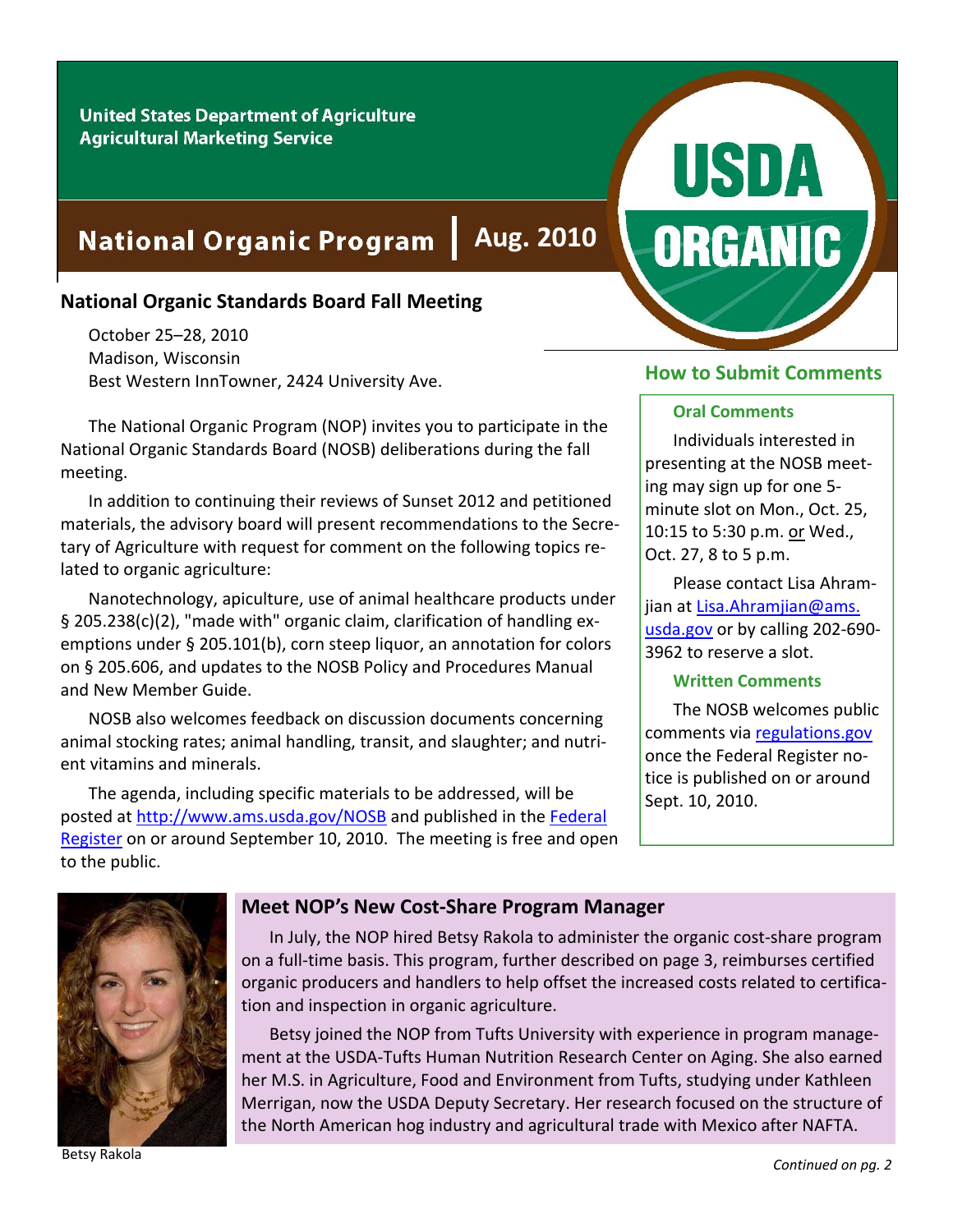Betsy's prior work with Oxfam America's Central America & Mexico programs gave her experience with international development, including organic agriculture. She was raised in Minnesota and lived in Boston for many years before joining the NOP.

To learn more about the organic cost‐share programs she is responsible for managing, see page 3.

## **Program Handbook**

The first edition of the NOP Program Handbook is on track to be published in September 2010. The goal of the Handbook is to provide those who own, man‐ age, or certify organic operations with guidance and instructions that can assist them in complying with the National Organic Program regulations.

The inaugural Handbook will include two types of documents: 1) guidance, which provides interpretations of NOP statutory or regulatory requirements, and 2) instructions, which inform accredited certifying agents and certified opera‐ tions about best practices for conducting business related to certification, ac‐ creditation, international activities, and compliance and enforcement.



While the NOP anticipates expanding the scope of the Handbook to include a broader array of issues, this first edition focuses on compiling new instructions to

ACAs and certified operations alongside the program's current guidance documents into an accessible, con‐ venient format. Many of these new instructions were selected to address issues raised by the March 2010 USDA Office of Inspector General report.

NOP plans to expand this project over time by issuing draft guidance on additional topics, soliciting public comment, and finalizing new guidance for inclusion in the Handbook.

# **Enforcing the NOP regulations, Protecting Organic Integrity**

Since Oct. 1, 2009, and in response to the 2010 Office of Inspector General audit findings, the NOP has increased enforcement actions to strengthen its role in protecting the integrity of organic regulations. One such action has been the increased assessment and collection of civil penalties through settlement agree‐ ments. (Prior to 2010, the NOP had issued civil penalties three times since October 2002 when the program was implemented.)

Over the last seven months, the NOP successfully settled three cases and collected a total of \$14,000 civil penalties. The cases were:

#### HP Ingredients (NOPC‐144‐09), closed March 24, 2010. \$6,000

The complaint involved falsifying a USDA organic certificate. The operator agreed to a \$6,000 settlement and paid the fine in full.

### Mushroom Science (NOPC‐099‐10), closed June 6, 2010. \$1,000

The complaint against Mushroom Science proved to be a violation for the second time. A previous com‐ plaint had closed Dec. 2009. An investigation regarding the complaint, filed in March 2010, found that Mush‐ room Science was still in violation of the NOP regulation. Mushroom Science agreed to a \$1,000 settlement and civil penalty and paid the fine in full.

#### Double H Farm (NOPC‐127‐10), closed July 29, 2010. \$7,000

The complaint involved a Virginia farm selling meat and produce as organic after losing its certification. The violating party agreed to pay \$7,000 over 12 monthly installments.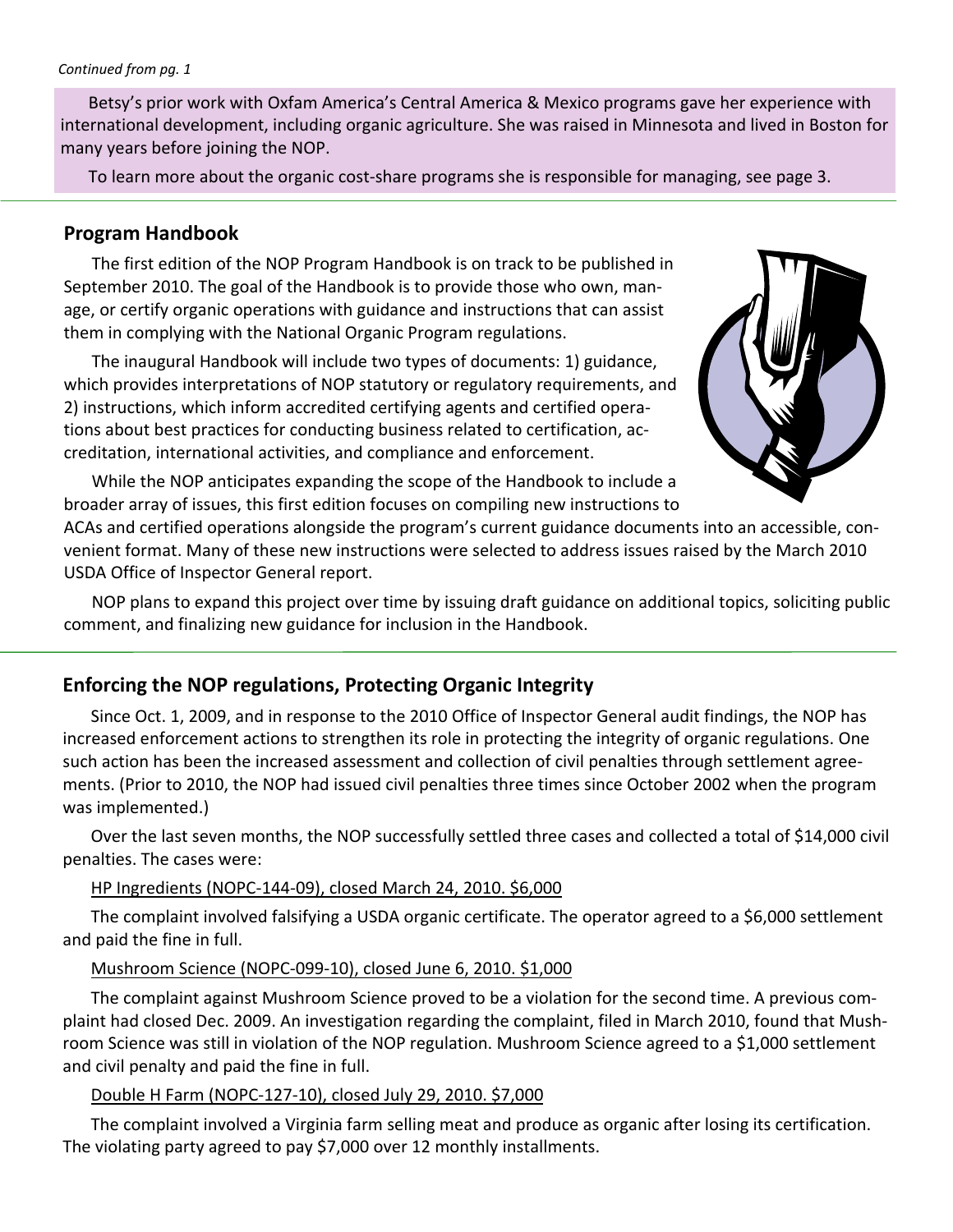# **Correction Action Update for Inspector General Audit Findings**

An audit of the NOP by the USDA Office of Inspector General, performed March 2010, included 14 rec‐ ommendations for improving the administration and management of the program. The NOP is on track to complete all corrective actions by the end of the calendar year.

By the end of Sept., NOP plans to fully address and close eight additional corrective items, including the completion of the Quality Manual, Program Handbook, and assessment by the National Institute of Stan‐ dards and Technology (NIST).

The full report of audit findings is available at http://www.usda.gov/oig/rptsauditsams.htm.



# **Organic Cost‐Share Programs**

The NOP administers a cost‐share program for producers and han‐ dlers who, once certified by an accredited certifying agent, may be re‐ imbursed up to 75 percent of costs related to organic certification, not to exceed \$750 annually.

The National Organic Cost Share Program and Agricultural Man‐ agement Assistance Program originated as early as 2001, when Con‐ gress designated funds to alleviate the financial burden of organic cer‐ tification. Recognizing the increased costs for those participating in the organic market, the program was intended to make certification more affordable.

Almost a decade later, operations throughout the country, re‐ cently certified or renewing a long‐term operation, are still invited to apply for funds. Moreover, smaller operators have equal opportunity to receive cost share funds as do their larger counterparts. Financing is not competitive: funds are distributed on a first‐come, first‐serve basis until exhausted.

#### **Most Recent Legislation**

For the coming year, federal funds totaling \$6 million will be available to those who obtain or renew organic certification from Oct. 1, 2010, through Sept. 30, 2011. (See "How to Apply" on pg.4.)

In 2008, the Farm Bill authorized \$22 million in federal funds towards the National Organic Cost Share Program to be distributed over five years. Along with the authorization provided by the Federal Crop Insur‐ ance Act in 2001 for the management of the Agricultural Management Assistance Program, the NOP recognizes the costs that organic certification poses and provides a rebate to alleviate this burden.

#### **How it works**

Funds are allocated on state‐by‐state basis each federal fiscal year, which ends Sept. 30. During the 2009‐ 10 fiscal year, 49 states and Puerto Rico applied for program funds. Following is a list of allocations by state for the current year:

| Fiscal Year 2010            | <b>Agricultural Marketing Assistance Program</b>                                                                                   | <b>National Organic Certification Cost Share Program</b>                    |
|-----------------------------|------------------------------------------------------------------------------------------------------------------------------------|-----------------------------------------------------------------------------|
| <b>Participating States</b> | Northeastern States (Conn., Del., Maine,<br>Md., Mass., N.H., N.J., N.Y., Pa., R.I., Vt.), as<br>well as Hawaii, Nev., Wyo., W.Va. | All of U.S. (except for W.Va., Va., Utah, Guam, and<br>U.S. Virgin Islands) |
| <b>Eligible Recipients</b>  | Producers of organic crops and livestock                                                                                           | <b>Producers &amp; Handlers for AMA participant states</b>                  |
| <b>Allocated Funds</b>      | \$1.485 million                                                                                                                    | \$4.68 million                                                              |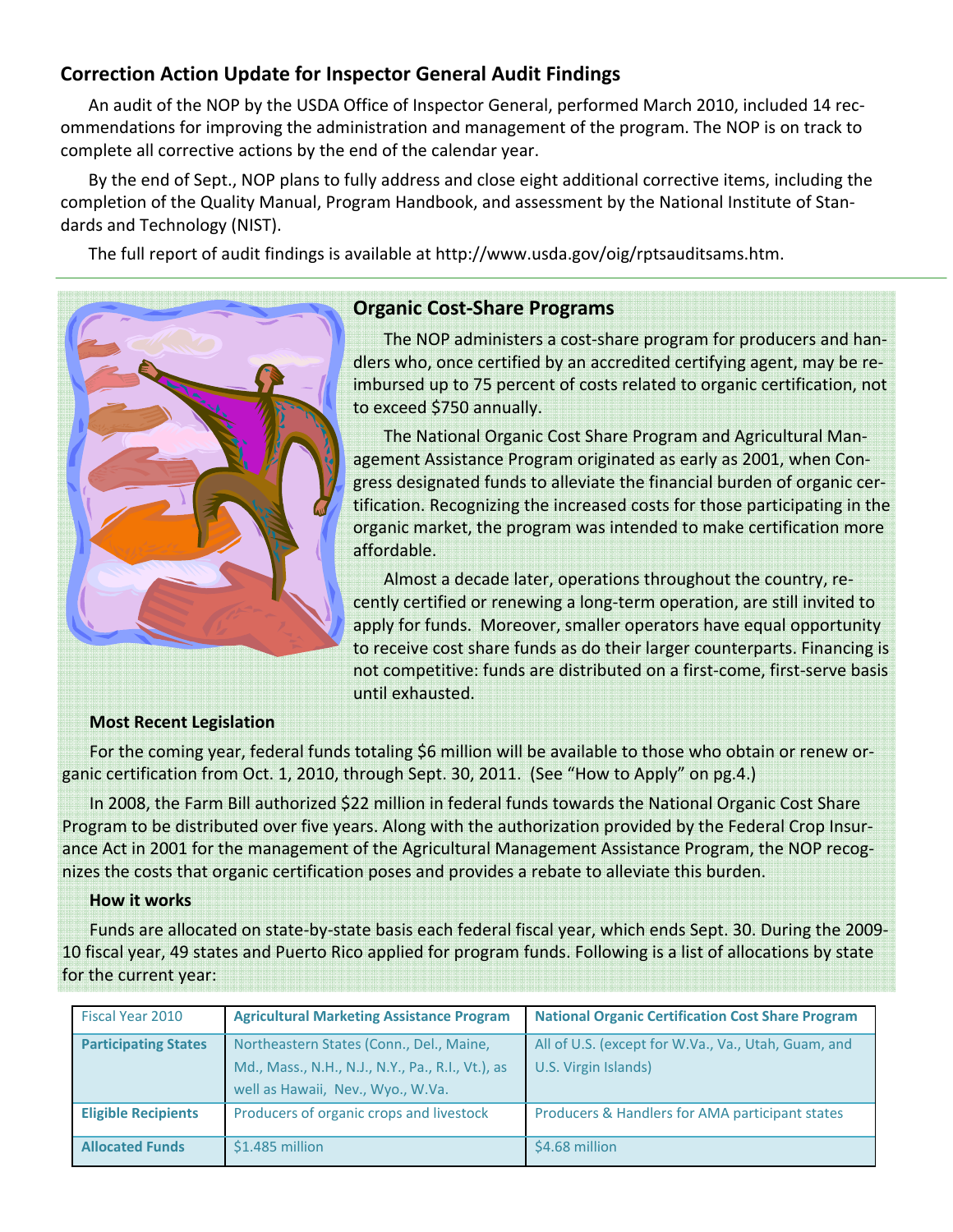"It's important for producers and handlers to take advantage of this opportunity before the fiscal year ends," said Betsy Rakola, the NOP cost‐share manager. "Sept. 30 is rapidly approaching, so individuals seek‐ ing reimbursement should work with their state agencies and certifiers to submit a complete application as soon as possible."

Funds for each of the cost‐share programs are allocated according to the authorizing legislation, taking into account past fund use by states, as well as annual trends in organic certification. The distribution aims to provide appropriate allocations based on the size and growth rate of organic activities in a state. A break‐ down of funds allotted to each state for FY 2010:

| <b>State</b>         | <b>AMA Program</b>    | <b>National Program</b> | <b>State</b>          | <b>AMA Program</b>    | <b>National Program</b> |
|----------------------|-----------------------|-------------------------|-----------------------|-----------------------|-------------------------|
|                      | (blank= not eligible) |                         |                       | (blank= not eligible) |                         |
| <b>Alabama</b>       |                       | \$10,000                | <b>Nebraska</b>       |                       | \$85,000                |
| <b>Alaska</b>        |                       | \$20,000                | <b>Nevada</b>         | \$15,000              | \$10,000                |
| <b>Arizona</b>       |                       | \$50,000                | <b>New Hampshire</b>  | \$45,000              | \$15,000                |
| <b>Arkansas</b>      |                       | \$20,000                | <b>New Jersey</b>     | \$45,000              | \$15,000                |
| <b>California</b>    |                       | \$1,050,000             | <b>New Mexico</b>     |                       | \$30,000                |
| <b>Colorado</b>      |                       | \$175,000               | <b>New York</b>       | \$450,000             | \$65,000                |
| <b>Connecticut</b>   | \$37,500              | \$5,000                 | <b>North Carolina</b> |                       | \$30,000                |
| <b>Delaware</b>      | \$22,500              | \$5,000                 | <b>North Dakota</b>   |                       | \$140,000               |
| <b>Florida</b>       |                       | \$80,000                | <b>Ohio</b>           |                       | \$150,000               |
| <b>Georgia</b>       |                       | \$25,000                | <b>Oklahoma</b>       |                       | \$20,000                |
| <b>Hawaii</b>        | \$75,000              | \$10,000                | <b>Oregon</b>         |                       | \$225,000               |
| Idaho                |                       | \$20,000                | Pennsylvania          | \$202,500             | \$20,000                |
| <b>Illinois</b>      |                       | \$45,000                | <b>Puerto Rico</b>    |                       | \$30,000                |
| <b>Indiana</b>       |                       | \$40,000                | <b>Rhode island</b>   | \$30,000              | \$15,000                |
| lowa                 |                       | \$300,000               | <b>South Carolina</b> |                       | \$10,000                |
| <b>Kansas</b>        |                       | \$40,000                | <b>South Dakota</b>   |                       | \$40,000                |
| <b>Kentucky</b>      |                       | \$10,000                | <b>Tennessee</b>      |                       | \$25,000                |
| <b>Louisiana</b>     |                       | \$15,000                | <b>Texas</b>          |                       | \$75,000                |
| <b>Maine</b>         | \$180,000             | \$20,000                | <b>Vermont</b>        |                       |                         |
| <b>Maryland</b>      | \$67,500              | \$15,000                | <b>Virginia</b>       | \$225,000             | \$25,000                |
| <b>Massachusetts</b> | \$67,500              | \$10,000                | <b>Washington</b>     |                       | \$50,000<br>\$475,000   |
| <b>Michigan</b>      |                       | \$130,000               | <b>West Virginia</b>  | \$7,500               | No request              |
| <b>Minnesota</b>     |                       | \$400,000               |                       |                       |                         |
| <b>Mississippi</b>   |                       | \$10,000                | <b>Wisconsin</b>      |                       | \$475,000               |
| <b>Missouri</b>      |                       | \$45,000                | <b>Wyoming</b>        | \$15,000              | \$10,000                |
| <b>Montana</b>       |                       | \$90,000                | <b>Total</b>          | \$1,485,000           | \$4,490,000             |

#### **Cost‐share funds allotted for fiscal year 2010**

#### **Cost‐share management: attention to detail**

The NOP is working to provide efficient, streamlined service to states agencies. The addition of a full‐time cost‐share manager will support them in implementing state programs. Rakola, who has years of experience managing USDA cooperative agreements, is committed to making the NOP responsive to the needs of partici‐ pating states. Future efforts will include program guidance, training, and site visits. Her goal is to see that or‐ ganic producers and/or handlers benefit to the fullest extent that the law allows.

"The NOP recognizes that certification can be cost‐prohibitive, so we want to get this money to as many certified organic operations as possible," said Rakola. "We are working to increase outreach efforts in the coming months with the goal of reaching those who have not previously participated in the program. Again, the program is not competitive: anyone who obtains organic certification should consider applying for reim‐ bursement. As long as there are funds available, producers and handlers should be served."

*See "How to Apply" on pg. 5*